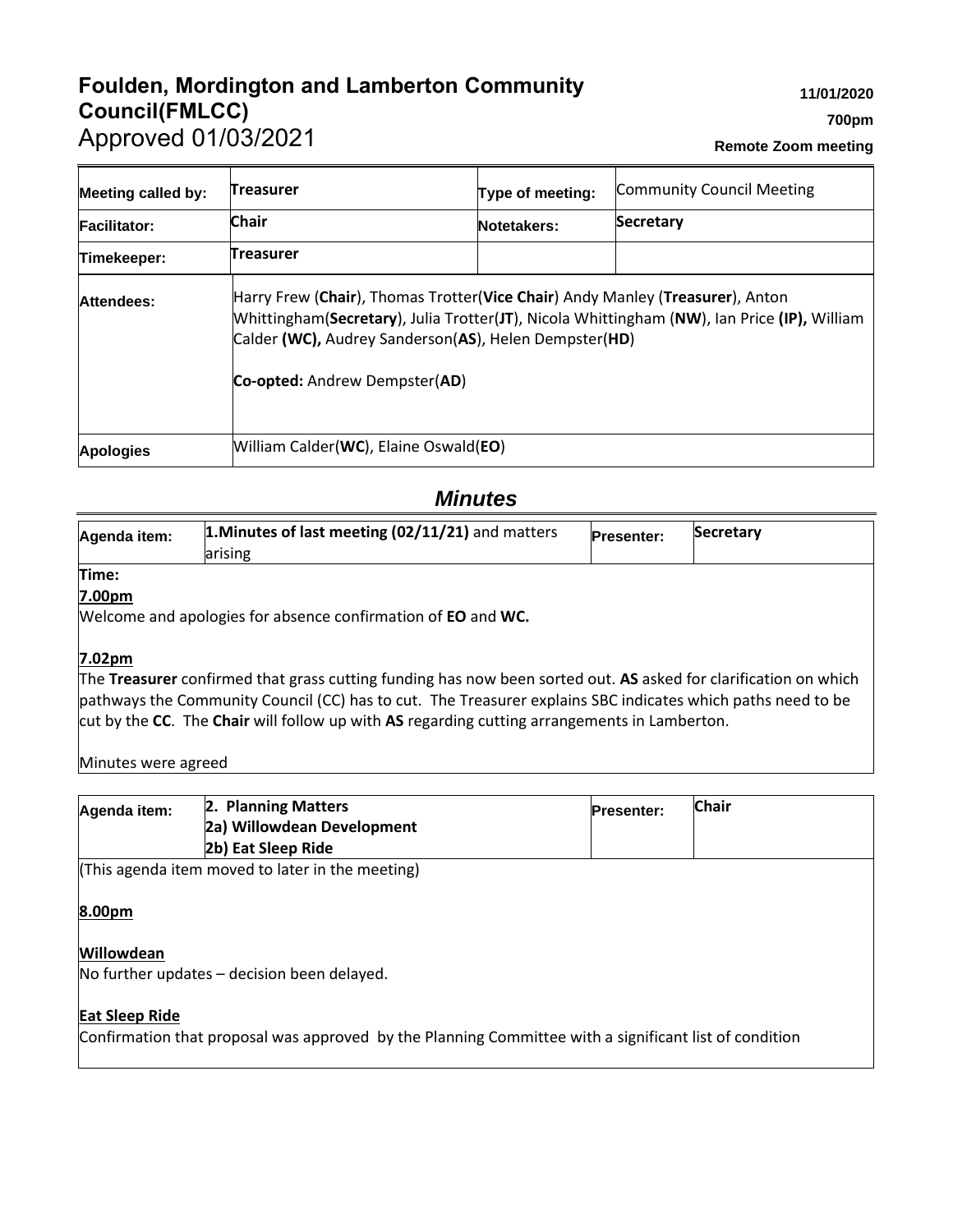| Agenda item: | 3 Secretary's report                 | <b>Presenter:</b> | Secretary |
|--------------|--------------------------------------|-------------------|-----------|
|              | 3a) Update re Website & social media |                   |           |
|              | 3b) Police Report update             |                   |           |
|              | 3c) Noticeboards                     |                   |           |
|              |                                      |                   |           |

### **7.10pm**

### **Update re Website & Social media**

It was agreed that it was important to maintain the current tone and style of the current digital communication channels. The **Chair** indicated that posts reflecting the views of individuals should not be posted on the channels. It was requested for the **Secretary** to post information on the importance of maintaining house security, using 101 to follow up unless intruders are on the property – in which case use 999. The Secretary stated there would be a metrics update at the next CC meeting.

#### **Police Report**

Latest police report circulated for information – has been placed on website

## **Noticeboards**

The Secretary confirmed that the Foulden notice board has been tidied it up. **AS** confirmed that she has tidied up the Lamberton one. **HD** confirmed she has to get permission from the Mordington Trust to put up adverts/notices. **HD** and **AD** to follow up. **JT** said in the past that notices were pinned to the main door a local resident was very helpful in keeping people informed in Mordington. The **Chair** offered the use of a laminator for outdoor notices.

## **Proposed meeting dates for 2021/2022**

Circulated and approved. **Secretary** to put these on the website.

| 4 Treasurer's report<br><b>Treasurer</b><br>Agenda item:<br><b>Presenter:</b> |  |
|-------------------------------------------------------------------------------|--|
|-------------------------------------------------------------------------------|--|

## **7.25pm**

#### **Accounts**

The **Treasurer** confirmed the accounts, including the fact the meter has in fact be re-energized after all and the CC has received a rebate of £140 from the electricity company. The **Chair** stated that the levels of insurance cover have been reviewed for the coming year

#### **<https://www.easyfundraising.org.uk/>**

This website links to retailers. Individuals when spend on certain retailer websites will see the retailer donate 1% of their transaction of towards charity. The **Chair** requested which large retailers were involved in the scheme and the **Treasurer** responded with examples. The Vice Chair indicated that it was important to be clear what the intention is for the money that is raised - The **Treasurer** asked for ideas.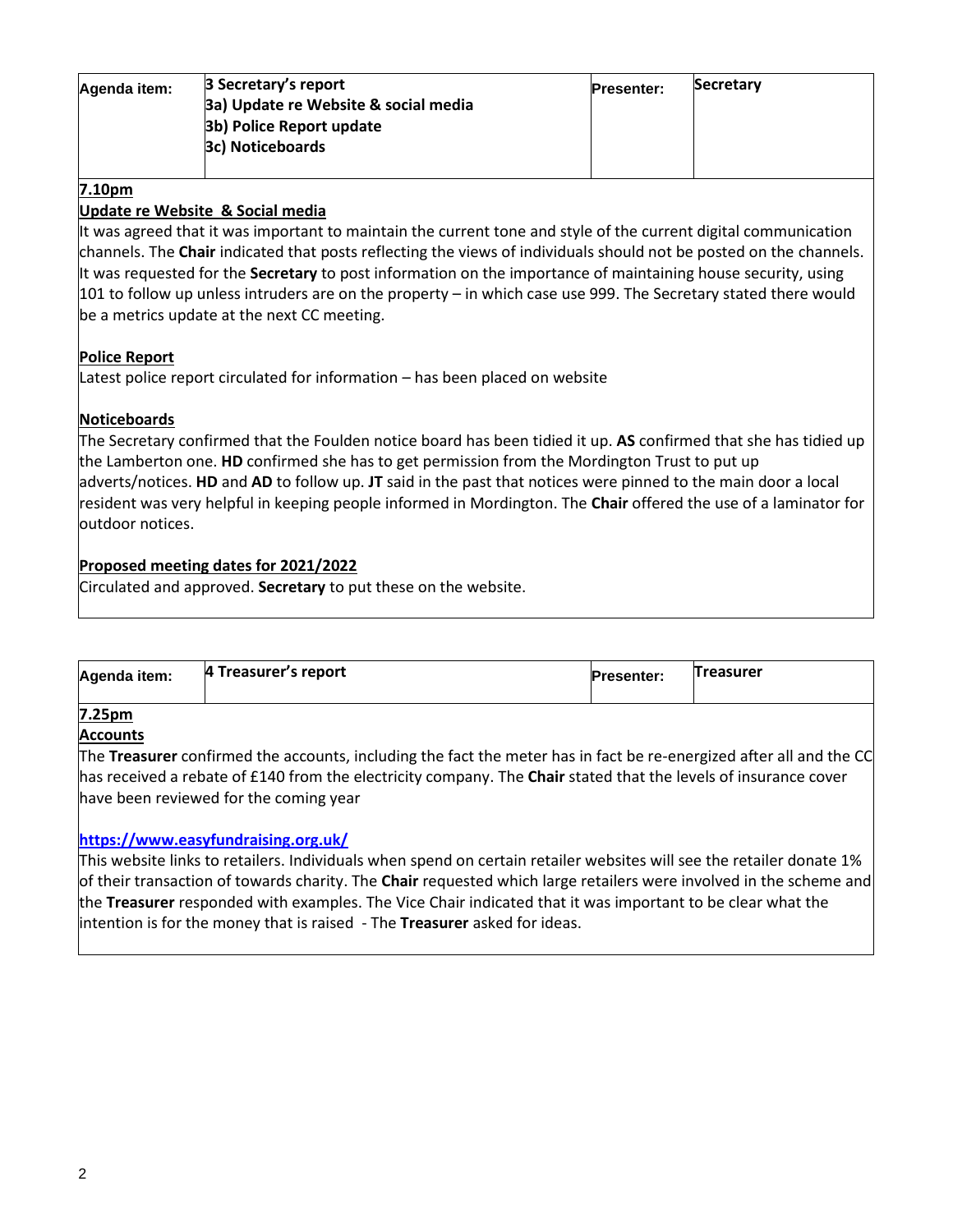| Agenda item: | 5. Grants and Applications | <b>Presenter:</b> | <b>Treasurer</b> |
|--------------|----------------------------|-------------------|------------------|
|              |                            |                   |                  |

#### **7.40pm**

## **Weir Trust**

**NW** gave an update on the Weir Trust bid, on course to be submitted by the 2<sup>nd</sup> February deadline. Bids will be assessed by the funders from 26<sup>th</sup> February

## **Abundant Borders**

The **Treasurer** explained that this project is to promote volunteer garden growing. They have projects already running in Duns, Ayton and Eyemouth. The organisation will provide basic equipment and have loan access to specialized gardening equipment. **NW** asked what the purpose of the project would be for the FMLCC area. The project is to promote growing of plans and food and would require volunteers to give a day a week to support this.

Proposals were made that the garden could be located in a number of areas within the playing field. The **Chair** stated that the playing field trustees would be to be consulted as part of the project proposal.

**NW** raised the issues of commitment of volunteers and the impact that off volunteers leaving projects before they had been completed. The **Treasurer** explained that the areas would be designed so that they could easily be returned to grass should the need arise.

The **Vice Chair** raised that the project should be promoted across the whole CC area. The **Vice Chair** highlighted an example of good practice that had been observed in the spring/summer of 2020 in Ayton.

**HD** was very positive about this idea of widening access to the project to include all of FMLCC.

The **Treasurer** agreed to identify if there was interest in the community via an email update. There are now 139 households in the email list, including 2 newly moved in residents requesting joining the list.

| Agenda item: | <b>Village Hall Update</b><br>16. | <b>Presenter:</b> | Chair |
|--------------|-----------------------------------|-------------------|-------|
|--------------|-----------------------------------|-------------------|-------|

## **750pm**

Both village halls closed until further notice. Heating in Foulden is off line due to a significant boiler fault. A survey has been completed for an air source heat pump. Local engineer recommended to install a new gas boiler.

## **754pm**

**IP** reported meeting a phone engineer in Lamberton who was reconnecting the phone in the public phone box but that lights in the box had been disconnected. The **Secretary** highlighted that this is the same for the public phone box in Foulden.

## **755pm**

## **Resilience group update**

Very positive responses to the recently circulated information regarding the resilience group. The group is allowed to take shielding/vulnerable residents to vaccinations. The **Vice Chair, HD** and **AS** expressed thanks for receiving their Hi-Viz jackets.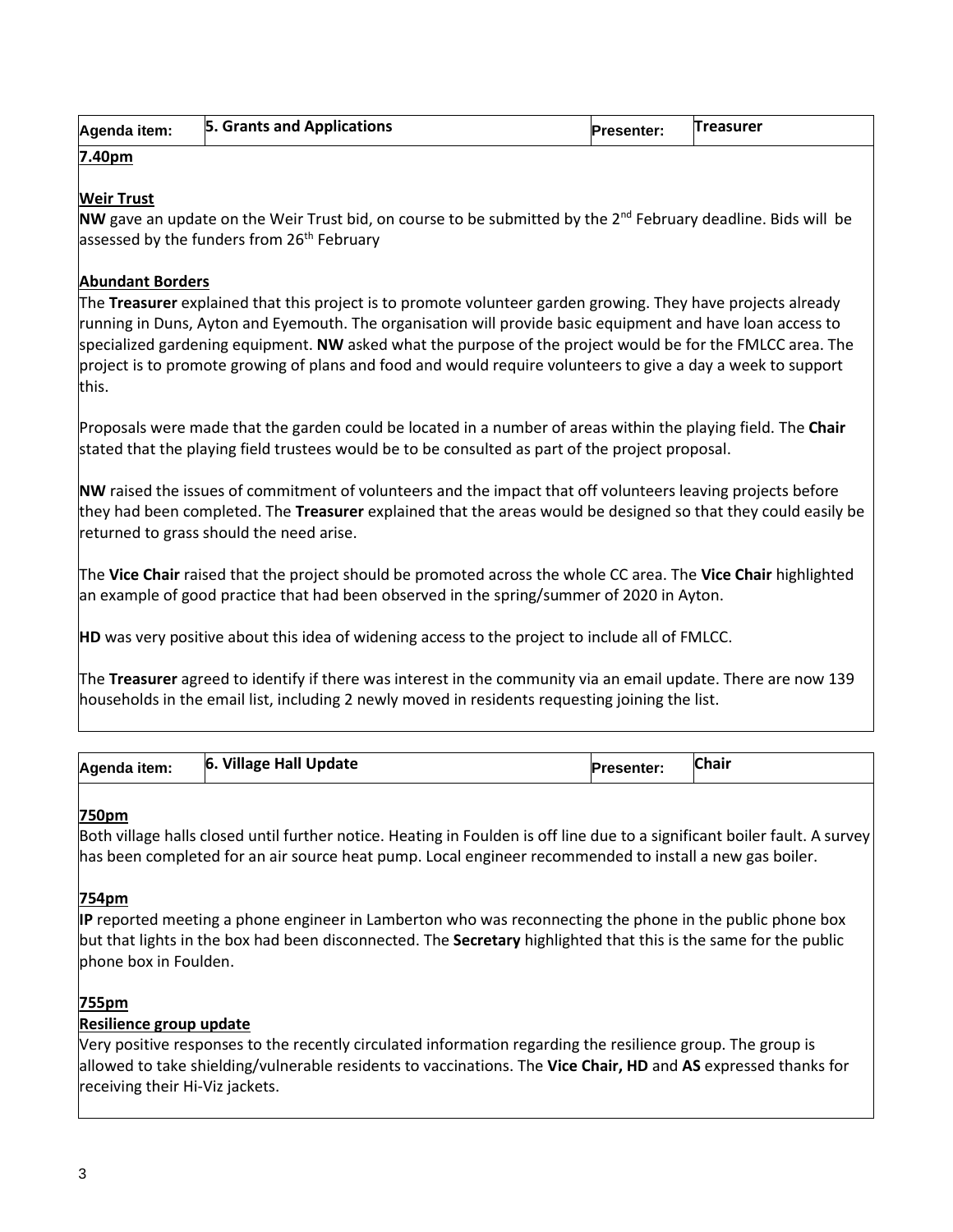| Agenda item: | 7. Roads and Footpaths<br>7a) Potholes, lighting and speeds<br>7b) Footpaths | <b>Presenter:</b> | <b>Chair</b> |
|--------------|------------------------------------------------------------------------------|-------------------|--------------|
| 810pm        |                                                                              |                   |              |

### **Potholes, lighting and Speed Limits**

While there has been positive feedback about the speed limits, there has been concern that a growing number of motorists are no longer observing the speed limits.

#### **Footpaths**

Nothing new to report

| Agenda item: | 8. King George the VI playing Fields | <b>Presenter:</b> | <b>Chair</b> |
|--------------|--------------------------------------|-------------------|--------------|
|              | Item already covered under Section 5 |                   |              |

| 9. Any Other Business | <b>Chair</b>      |
|-----------------------|-------------------|
| Agenda item:          | <b>Presenter:</b> |

#### **815pm**

#### **Xmas Carol Singing feedback**

This was a fun experience and very positive despite the worsening weather

#### **Speeding on the Lamberton to Mordington Road**

**AS** had received reports of cars driving too fast – The **Chair** said it is currently not a priority for speed limits and was not included in the current Space for People speed limit reduction project

#### **Adopting a telegraph pole for Xmas 2021**

The Treasurer made a proposal of joining a scheme of adopting and decorating a telegraph pole for next Xmas. **HD** made the point that the Xmas tree planting and Carol Service was very successful and the CC should continue with an approach that is known to be successful. This was seconded by the **Secretary**

#### **Resilience funding to provide a small gift for music volunteers for the Carol Service**

This was agreed. Purchase of a box of chocolates was suggested.

#### **Future post COVID celebration event on the Playing Fields in summer 2021**

Proposal made by the **Treasurer**, seconded by the **Vice Chair** and **HD**.

"Teas on rugs" on playing fields as possible future event. **JT** said advertising would be very important

| Agenda item:                      | 10. Date of next meeting                                                                         | <b>Presenter:</b> | <b>Chair</b> |
|-----------------------------------|--------------------------------------------------------------------------------------------------|-------------------|--------------|
| 824pm<br>Meeting closed at 8.24pm | The Chair confirmed next meeting for Monday 1 <sup>st</sup> March 700pm on Zoom. This was agreed |                   |              |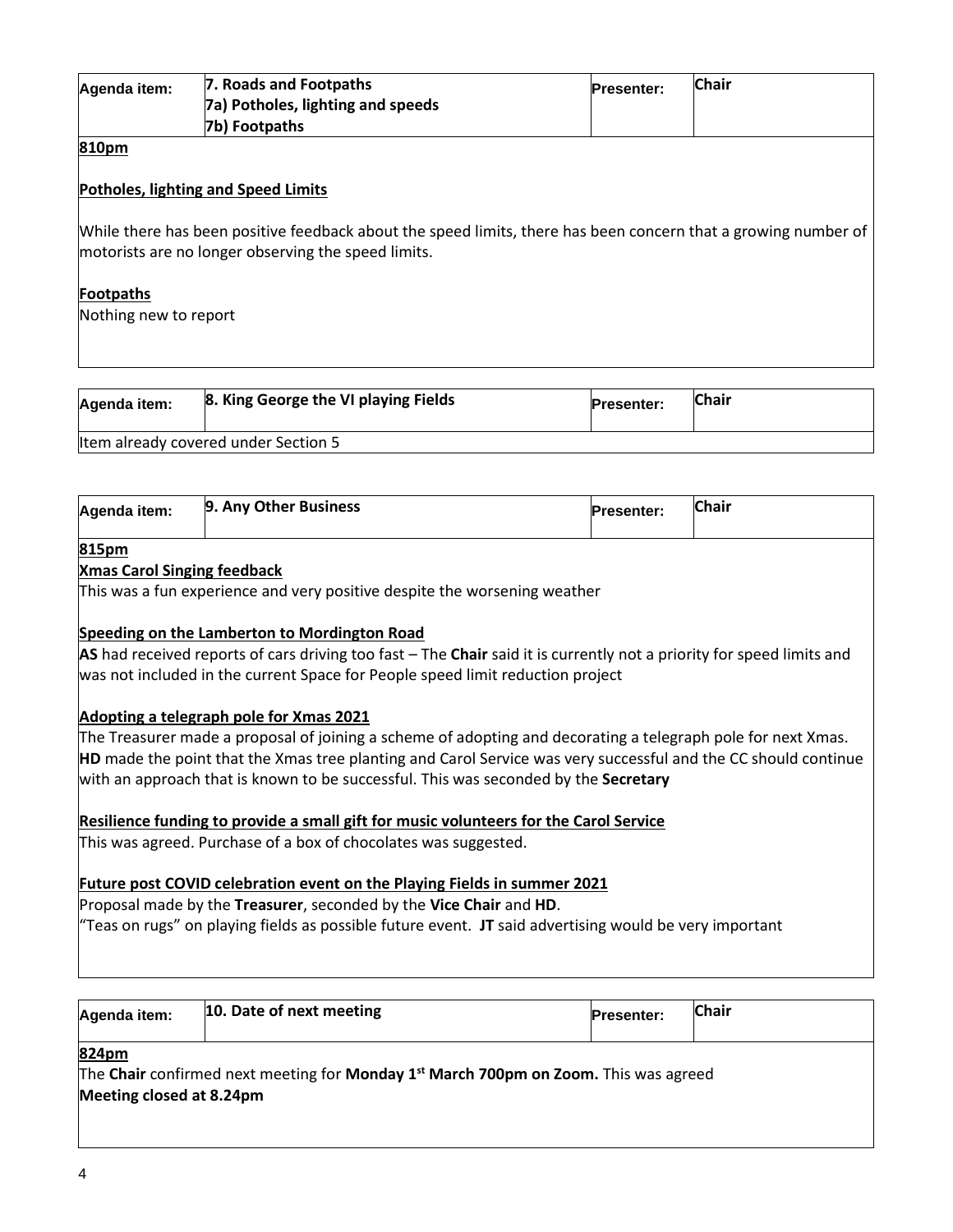## Outstanding actions overleaf

Please note the status column: rated green have been dealt with or completed. Yellow outstanding and Red significantly outstanding and no colour has been deemed low priority

| Action Items from meeting 06/07/2020                                           | <b>Person responsible</b>            | Status            |
|--------------------------------------------------------------------------------|--------------------------------------|-------------------|
| 1) Investigate the possible considerations and advice for<br>putting on events | <b>Councillor Hamilton Postponed</b> |                   |
| 2) Arrange summer trails across all 3 communities for<br>summer 2021           | <b>FMLCC</b>                         | Postponed         |
| 3) To feedback on draft Communications Strategy                                | <b>Vice Chair</b>                    | Ongoing<br>review |
| 4) To keep under review access to survey-monkey                                | <b>Secretary</b>                     | Postponed         |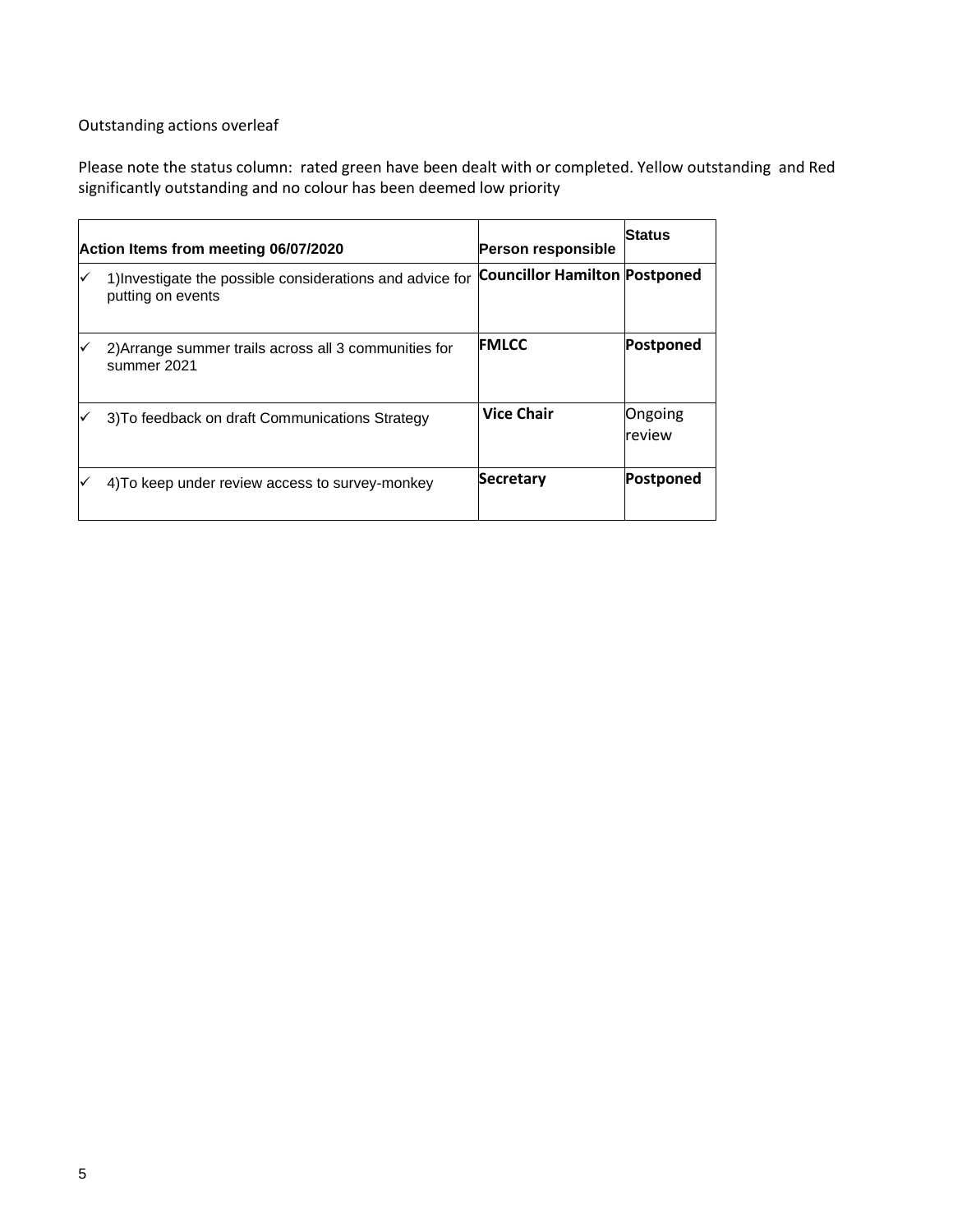| Action Items from meeting 14/09/20 |                                                                                                                                              | Person responsible   | <b>Status</b>                                                                                                                                                                                                                                             |
|------------------------------------|----------------------------------------------------------------------------------------------------------------------------------------------|----------------------|-----------------------------------------------------------------------------------------------------------------------------------------------------------------------------------------------------------------------------------------------------------|
|                                    | 1) To apply for annual and enhancement grants from<br><b>SBC</b>                                                                             | Treasurer            | Application for this and<br>next year's grants made by<br>JT, awaiting reply from<br><b>SBC. Email 02/11/20 sent</b><br>by Treasurer to follow up                                                                                                         |
| ✓                                  | 2) Recruiting volunteers to strim grass around benches,<br>clear overgrowth and paint benches in the King George<br>VI memorial field        | <b>Treasurer</b>     | <b>Postponed until spring</b><br>2021                                                                                                                                                                                                                     |
| ✓                                  | 3) To submit application to Weir fund for new outdoor<br>exercise equipment by 2 Feb 2021                                                    | <b>Treasurer, NW</b> | <b>Bid submitted for 17K</b><br>outdoor fitness equipment.<br>Bids will be reviewed and<br>chosen on or shortly after<br>26/02/21 - Completed                                                                                                             |
|                                    | 4) Investigate improving external lighting arrangements<br>at Foulden Village Hall                                                           | <b>Treasurer</b>     | Meeting held with Chair,<br><b>Treasurer</b> and John<br>Burgess, bushes trimmed,<br>discussions underway<br>about what may be<br>possible taken place.<br>Further discussions with<br>chair of the Village Hall but<br>no longer priority =<br>Postponed |
| ✓                                  | 5) Attending next meeting of Berwickshire Area<br>Partnership with local resident to feed-back on quality of<br>bus services serving Foulden | <b>Treasurer</b>     | <b>Treasurer</b> attended on line<br>meeting scheduled in<br>December 2020. Judged<br>meeting not entirely<br>relevant to Community<br>Council business. Focus of<br>meeting was not on<br>transport issues but on<br>funding bids - Completed            |

| Action Items from meeting 02/11/20 |                                                                                 | <b>Person responsible</b> | <b>Status</b>                                                                         |
|------------------------------------|---------------------------------------------------------------------------------|---------------------------|---------------------------------------------------------------------------------------|
| √                                  | Request for outdoor pictures of Lamberton, Tithe Barn<br>and Church             | <b>Secretary</b>          | <b>Completed</b>                                                                      |
| lv⁄                                | Draw copy about FMLCC to go in community section of<br><b>Berwickshire News</b> | <b>Secretary</b>          | <b>Secretary contacted</b><br><b>Berwickshire News in</b><br>December, awaiting reply |